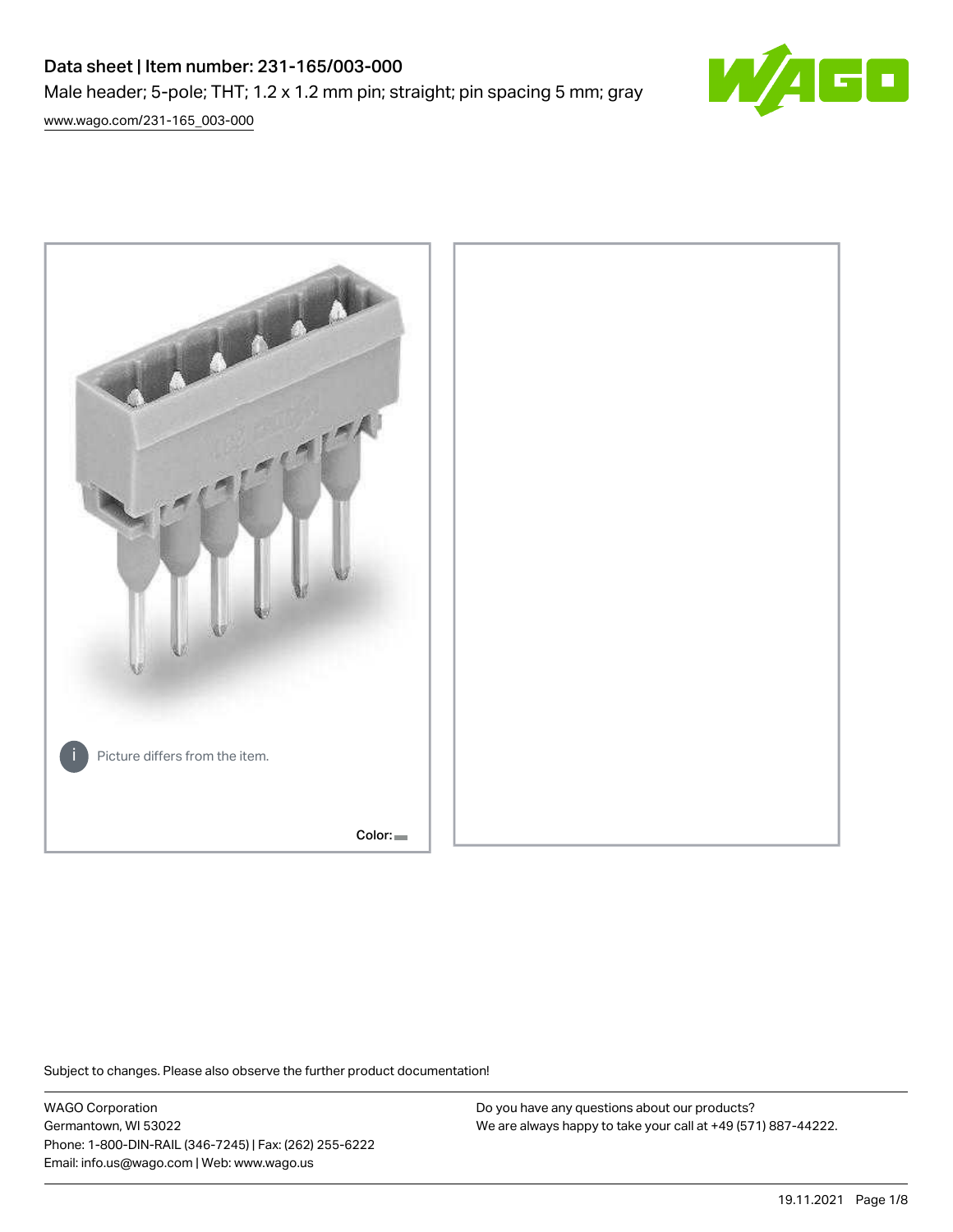

Dimensions in mm

 $L =$  (pole no.  $-1$ ) x pin spacing  $+8.2$  mm

#### Item description

- **P** Pluggable connectors for rail-mount terminal blocks equipped with CAGE CLAMP $^{\circ}$  connection
- Male connectors with long contact pins connect to the termination ports of 280 Series Rail-Mount Terminal Blocks
- $\blacksquare$ Pins can be touched when the connector is unplugged, so power supply should be performed via terminal block (observe rated voltage!)
- $\blacksquare$ With coding fingers

Subject to changes. Please also observe the further product documentation!

WAGO Corporation Germantown, WI 53022 Phone: 1-800-DIN-RAIL (346-7245) | Fax: (262) 255-6222 Email: info.us@wago.com | Web: www.wago.us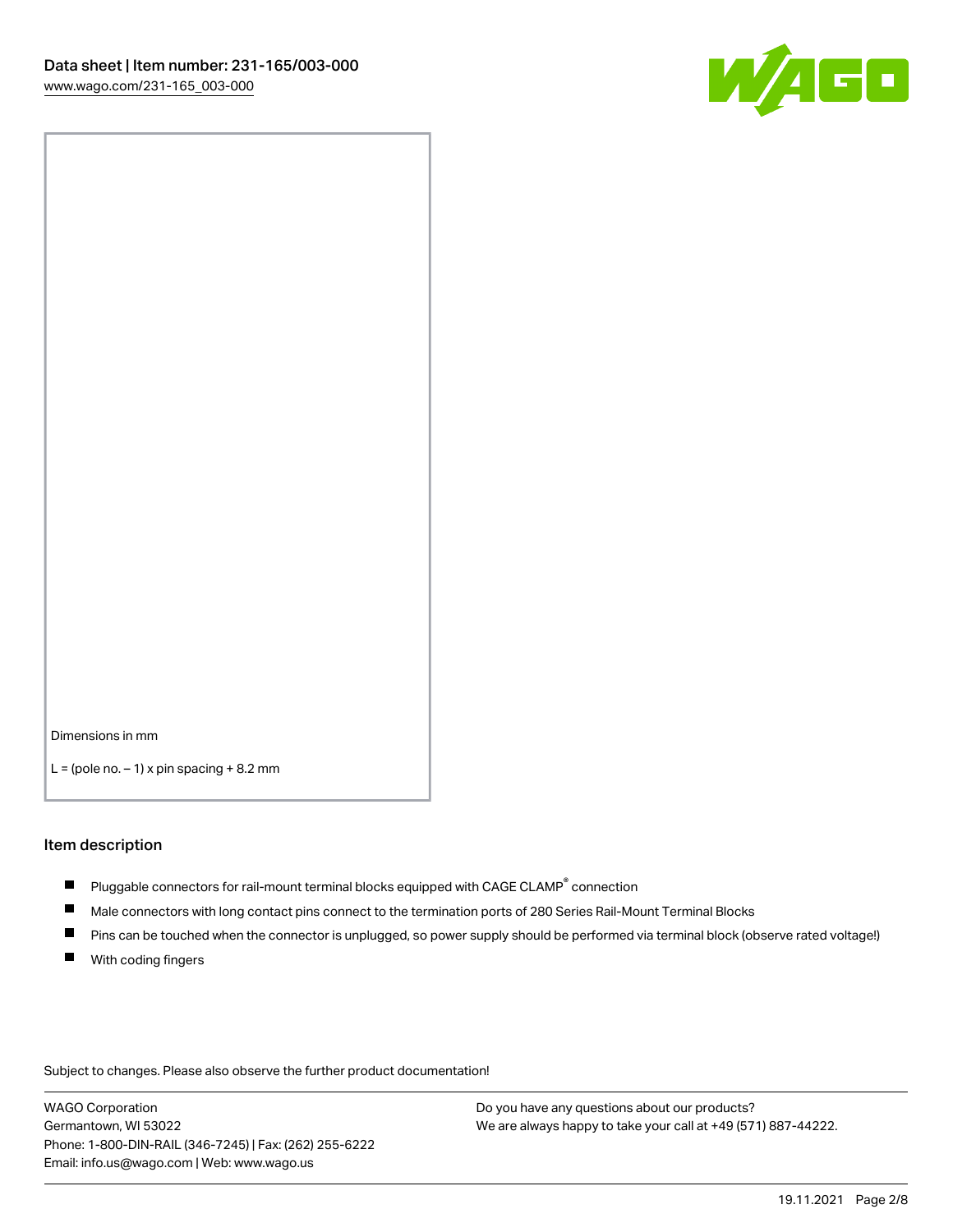

# Data Notes

| Safety information 1 | The MCS-MULTI CONNECTION SYSTEM includes connectors<br>without breaking capacity in accordance with DIN EN 61984. When<br>used as intended, these connectors must not be connected<br>/disconnected when live or under load. The circuit design should<br>ensure header pins, which can be touched, are not live when<br>unmated. |
|----------------------|-----------------------------------------------------------------------------------------------------------------------------------------------------------------------------------------------------------------------------------------------------------------------------------------------------------------------------------|
| Variants:            | Other pole numbers<br>Other versions (or variants) can be requested from WAGO Sales or<br>configured at https://configurator.wago.com/                                                                                                                                                                                            |

# Electrical data

## IEC Approvals

| Ratings per                 | IEC/EN 60664-1                                            |
|-----------------------------|-----------------------------------------------------------|
| Rated voltage (III / 3)     | 250 V                                                     |
| Rated surge voltage (III/3) | 4 <sub>k</sub> V                                          |
| Rated voltage (III/2)       | 320 V                                                     |
| Rated surge voltage (III/2) | 4 <sub>k</sub> V                                          |
| Nominal voltage (II/2)      | 630 V                                                     |
| Rated surge voltage (II/2)  | 4 <sub>k</sub> V                                          |
| Rated current               | 16 A                                                      |
| Legend (ratings)            | (III / 2) ≙ Overvoltage category III / Pollution degree 2 |

# UL Approvals

| Approvals per                  | UL 1059 |
|--------------------------------|---------|
| Rated voltage UL (Use Group B) | 300 V   |
| Rated current UL (Use Group B) | 15 A    |
| Rated voltage UL (Use Group D) | 300 V   |
| Rated current UL (Use Group D) | 10 A    |

# Ratings per UL

| Rated voltage UL 1977 | 600 V |
|-----------------------|-------|
| Rated current UL 1977 | 15A   |

Subject to changes. Please also observe the further product documentation!

| <b>WAGO Corporation</b>                                | Do you have any questions about our products?                 |
|--------------------------------------------------------|---------------------------------------------------------------|
| Germantown, WI 53022                                   | We are always happy to take your call at +49 (571) 887-44222. |
| Phone: 1-800-DIN-RAIL (346-7245)   Fax: (262) 255-6222 |                                                               |
| Email: info.us@wago.com   Web: www.wago.us             |                                                               |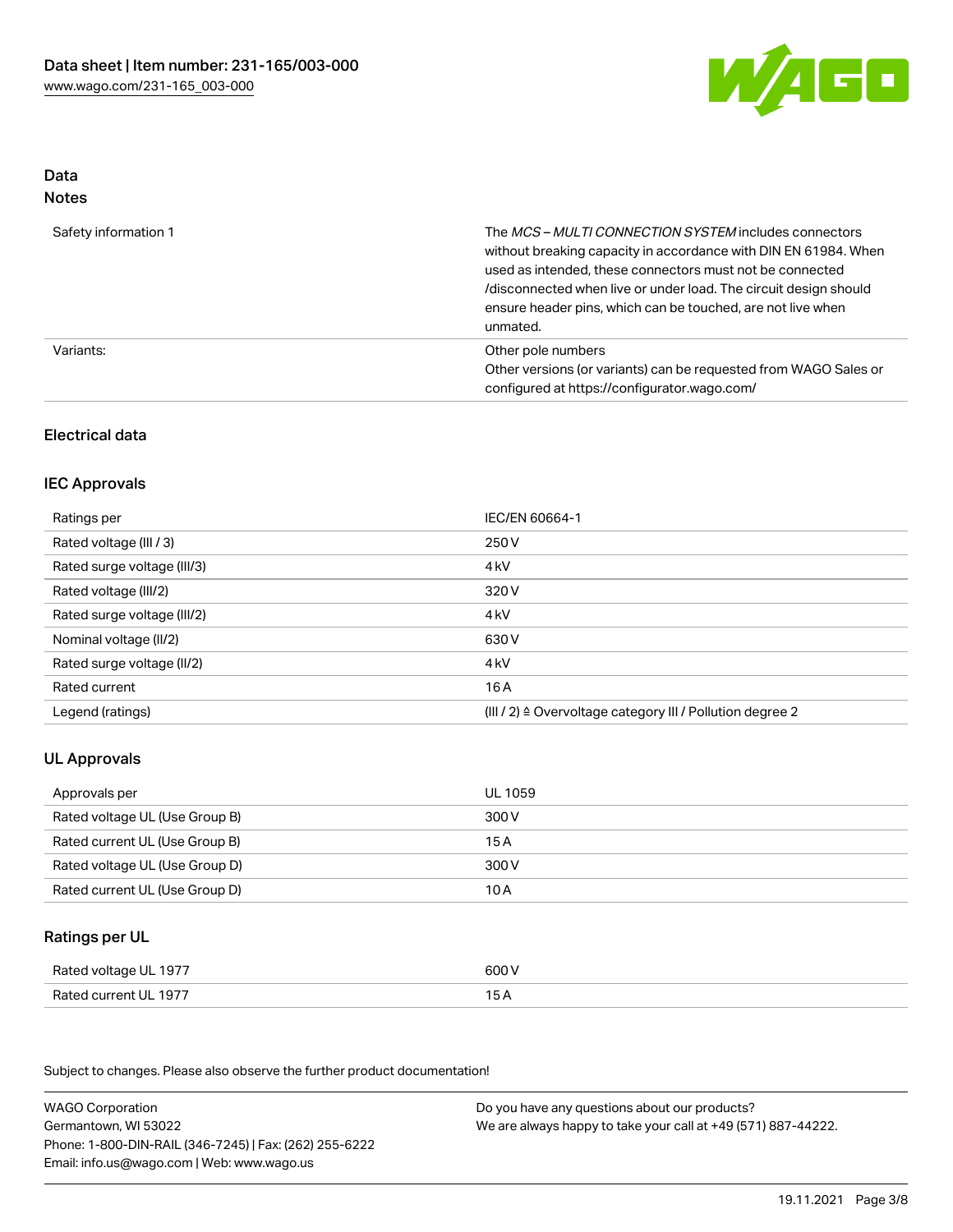

# CSA Approvals

| Approvals per                   | CSA   |
|---------------------------------|-------|
| Rated voltage CSA (Use Group B) | 300 V |
| Rated current CSA (Use Group B) | 15 A  |
| Rated voltage CSA (Use Group D) | 300 V |
| Rated current CSA (Use Group D) | 10 A  |

# Connection data

| Total number of potentials |  |
|----------------------------|--|
| Number of connection types |  |
| Number of levels           |  |

### Connection 1

| Number of poles |  |
|-----------------|--|
|                 |  |

# Physical data

| Pin spacing             | 5 mm / 0.197 inch   |
|-------------------------|---------------------|
| Width                   | 28.2 mm / 1.11 inch |
| Height                  | 25.9 mm / 1.02 inch |
| Height from the surface | 12 mm / 0.472 inch  |
| Depth                   | 8.4 mm / 0.331 inch |

## Plug-in connection

| Contact type (pluggable connector) | Male connector/plug                       |
|------------------------------------|-------------------------------------------|
| Connector (connection type)        | for front-entry rail-mount terminal block |
| Mismating protection               | Nο                                        |
| Locking of plug-in connection      | Without                                   |

# Material data

| Color                       | gray                                    |
|-----------------------------|-----------------------------------------|
| Material group              |                                         |
| Insulation material         | Polyamide (PA66)                        |
| Flammability class per UL94 | V0                                      |
| Contact material            | Electrolytic copper ( $E_{\text{Cu}}$ ) |
| Contact plating             | tin-plated                              |

Subject to changes. Please also observe the further product documentation!

| <b>WAGO Corporation</b>                                | Do you have any questions about our products?                 |
|--------------------------------------------------------|---------------------------------------------------------------|
| Germantown, WI 53022                                   | We are always happy to take your call at +49 (571) 887-44222. |
| Phone: 1-800-DIN-RAIL (346-7245)   Fax: (262) 255-6222 |                                                               |
| Email: info.us@wago.com   Web: www.wago.us             |                                                               |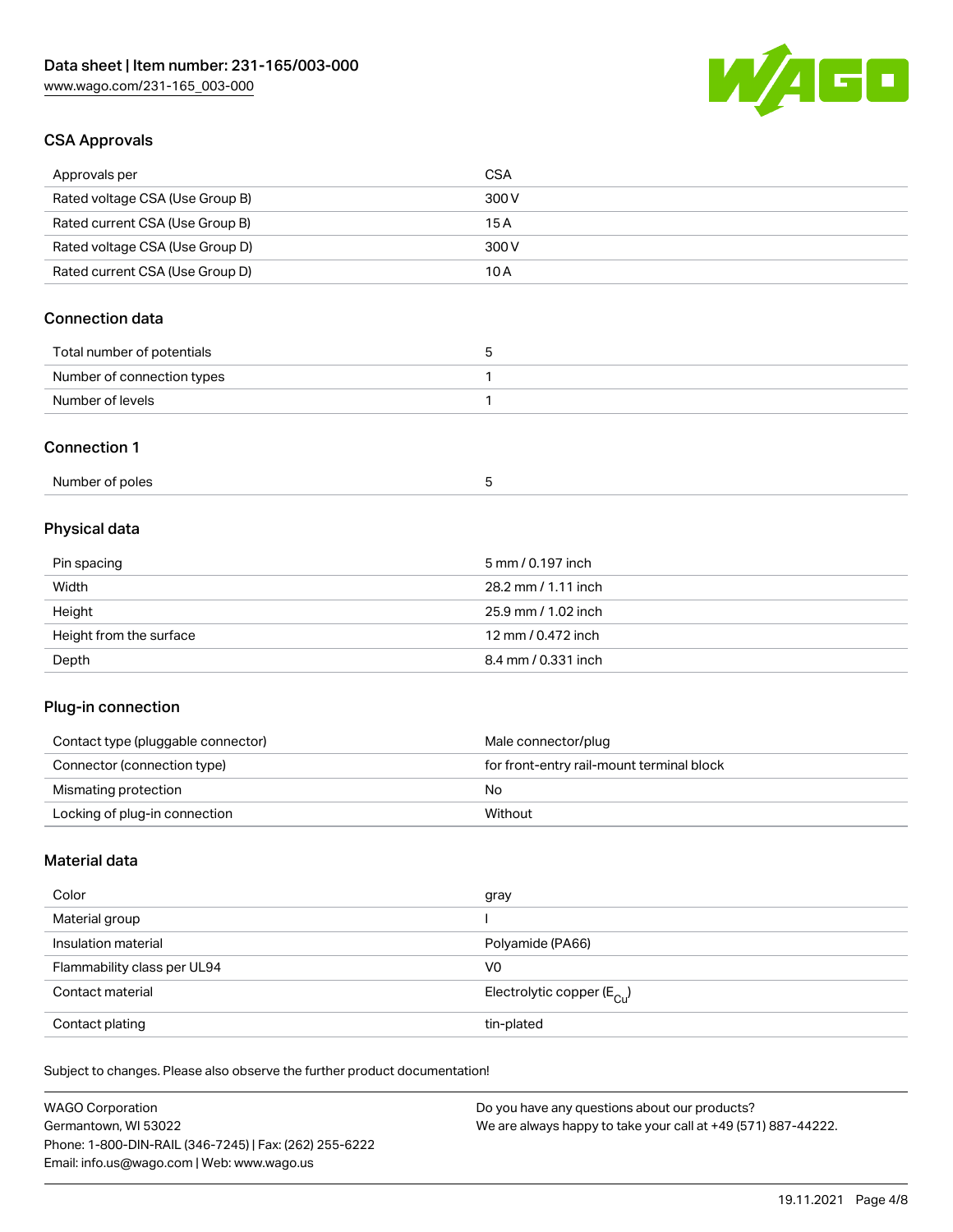

| Fire load | $0.042$ MJ |
|-----------|------------|
| Weight    | 2.9c       |

### Environmental requirements

# $-60... +100 °C$

#### Commercial data

| Product Group         | 3 (Multi Conn. System) |
|-----------------------|------------------------|
| PU (SPU)              | 200 Stück              |
| Packaging type        | box                    |
| Country of origin     | <b>DE</b>              |
| <b>GTIN</b>           | 4044918905206          |
| Customs tariff number | 85366990990            |

## Approvals / Certificates

## Country specific Approvals

| Logo | Approval                               | <b>Additional Approval Text</b> | Certificate<br>name |
|------|----------------------------------------|---------------------------------|---------------------|
|      | CВ<br><b>DEKRA Certification B.V.</b>  | IEC 61984                       | NL-39756            |
|      | <b>CSA</b><br>DEKRA Certification B.V. | C <sub>22.2</sub>               | LR 18677-<br>25     |

#### Ship Approvals

|               |                                        |                                 | Certificate |
|---------------|----------------------------------------|---------------------------------|-------------|
| Logo          | Approval                               | <b>Additional Approval Text</b> | name        |
| ABS           | <b>ABS</b>                             |                                 | $19 -$      |
|               | American Bureau of Shipping            |                                 | HG1869876-  |
|               |                                        |                                 | <b>PDA</b>  |
|               | <b>BV</b>                              | <b>IEC 60998</b>                | 11915/D0    |
|               | Bureau Veritas S.A.                    |                                 | BV          |
| <b>BUREAU</b> |                                        |                                 |             |
|               | <b>DNV GL</b>                          | $\overline{\phantom{0}}$        | TAE000016Z  |
|               | Det Norske Veritas, Germanischer Lloyd |                                 |             |

#### UL-Approvals

Subject to changes. Please also observe the further product documentation!

WAGO Corporation Germantown, WI 53022 Phone: 1-800-DIN-RAIL (346-7245) | Fax: (262) 255-6222 Email: info.us@wago.com | Web: www.wago.us Do you have any questions about our products? We are always happy to take your call at +49 (571) 887-44222.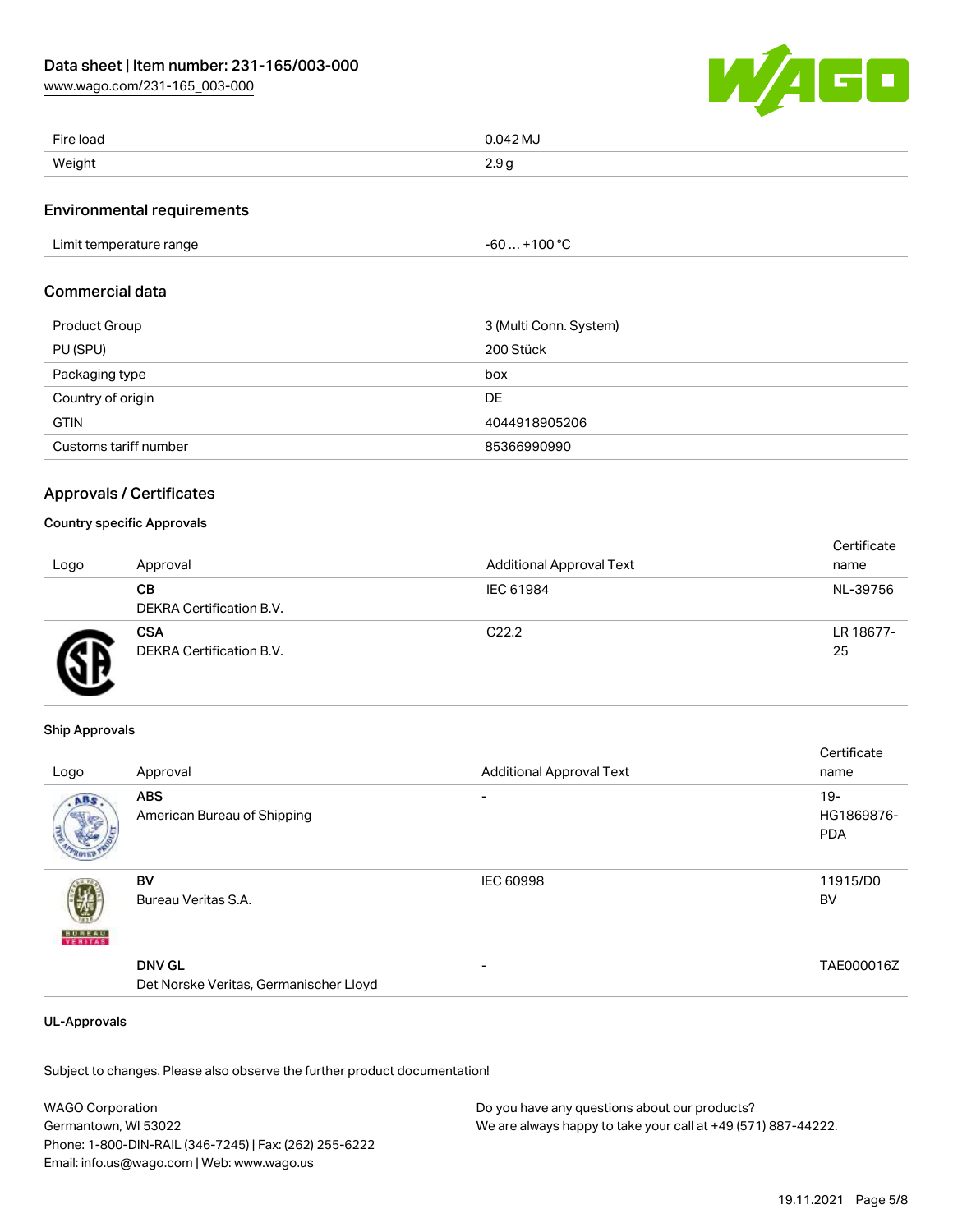## Data sheet | Item number: 231-165/003-000

Phone: 1-800-DIN-RAIL (346-7245) | Fax: (262) 255-6222

Email: info.us@wago.com | Web: www.wago.us

[www.wago.com/231-165\\_003-000](http://www.wago.com/231-165_003-000)



| Logo                                                    | Approval                                                                                                 | <b>Additional Approval Text</b>                                                                                |                              | Certificate<br>name  |
|---------------------------------------------------------|----------------------------------------------------------------------------------------------------------|----------------------------------------------------------------------------------------------------------------|------------------------------|----------------------|
|                                                         | UL<br>Underwriters Laboratories Inc.                                                                     | <b>UL 1977</b>                                                                                                 |                              | E45171               |
|                                                         | UL<br>Underwriters Laboratories Inc.                                                                     | UL 1059                                                                                                        |                              | E45172               |
| Counterpart                                             | Item no.231-105/026-000<br>Female plug; 5-pole; 12 AWG max; pin spacing 5 mm; 1 conductor per pole; gray |                                                                                                                | www.wago.com/231-105/026-000 |                      |
| <b>Optional accessories</b><br>Coding                   |                                                                                                          |                                                                                                                |                              |                      |
| Intermediate plate                                      |                                                                                                          |                                                                                                                |                              |                      |
|                                                         | Item no.: 231-500<br>Spacer; for formation of groups; light gray                                         |                                                                                                                | www.wago.com/231-500         |                      |
| Coding                                                  |                                                                                                          |                                                                                                                |                              |                      |
|                                                         | Item no.: 231-129<br>Coding key; snap-on type; light gray                                                |                                                                                                                |                              | www.wago.com/231-129 |
| <b>Downloads</b>                                        |                                                                                                          |                                                                                                                |                              |                      |
| Documentation                                           |                                                                                                          |                                                                                                                |                              |                      |
| <b>Additional Information</b><br>Technical explanations |                                                                                                          | 2019 Apr 3                                                                                                     | pdf<br>2.0 MB                | Download             |
| <b>CAD files</b>                                        |                                                                                                          |                                                                                                                |                              |                      |
| CAD data                                                |                                                                                                          |                                                                                                                |                              |                      |
|                                                         | 2D/3D Models 231-165/003-000                                                                             |                                                                                                                | <b>URL</b>                   | Download             |
| <b>CAE</b> data                                         |                                                                                                          |                                                                                                                |                              |                      |
|                                                         | Subject to changes. Please also observe the further product documentation!                               |                                                                                                                |                              |                      |
| <b>WAGO Corporation</b><br>Germantown, WI 53022         |                                                                                                          | Do you have any questions about our products?<br>We are always happy to take your call at +49 (571) 887-44222. |                              |                      |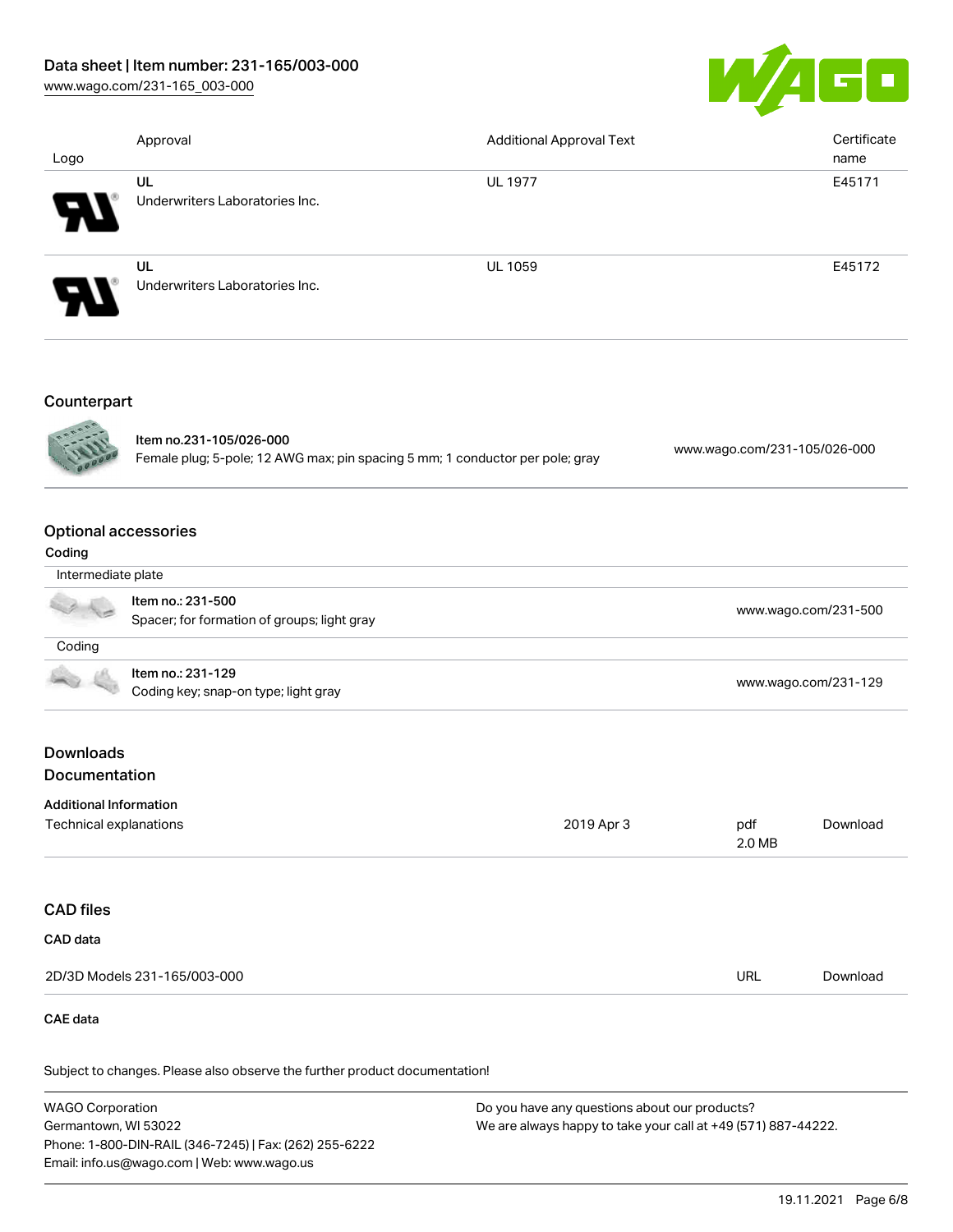

| EPLAN Data Portal 231-165/003-000                                                                             | URL | Download |
|---------------------------------------------------------------------------------------------------------------|-----|----------|
| ZUKEN Portal 231-165/003-000                                                                                  | URL | Download |
| EPLAN Data Portal 231-165/003-000                                                                             | URL | Download |
| <b>Environmental Product Compliance</b>                                                                       |     |          |
| <b>Compliance Search</b>                                                                                      |     |          |
| Environmental Product Compliance 231-165/003-000                                                              | URL | Download |
| Male connector for rail-mount terminal blocks; 1.2 x 1.2 mm pins; straight; Pin spacing<br>5 mm; 5-pole; gray |     |          |

## Installation Notes



Inserting a male connector via multipole operating tool.

#### Installation

Subject to changes. Please also observe the further product documentation!

WAGO Corporation Germantown, WI 53022 Phone: 1-800-DIN-RAIL (346-7245) | Fax: (262) 255-6222 Email: info.us@wago.com | Web: www.wago.us